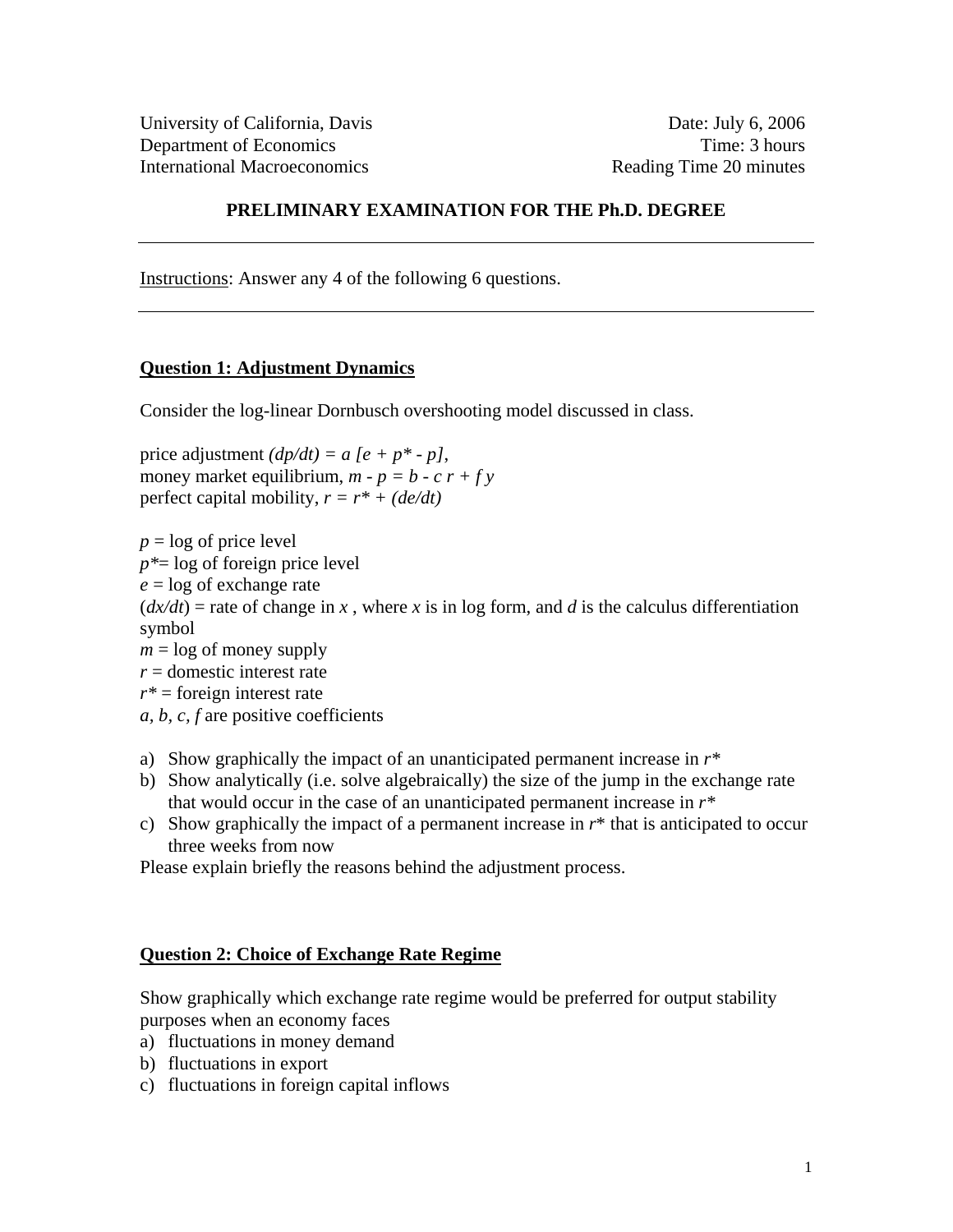*(Hint: For each type of shock, show in one graph, the changes in output under different regimes each shock. This will allow you to compare the size of output deviation under each exchange rate regime for a particular shock.)* 

#### **Question 3: The Gold Standard and the Bretton Woods Adjustable Peg**

- a) Explain the automaticity and mutuality features of the gold standard.
- b) What are some of the policies that can be followed by governments that would annihilate these automaticity and mutuality features? Why weren't these policies observed frequently during the gold standard period?
- c) Give three reasons why the Bretton Woods system ended in 1973?
- d) What were the arguments of Milton Friedman in his work, "The Case for Flexible Exchange Rates" and which one is the most correct one analytically?

### **Question 4: International Comovement**

Suppose a two-country endowment world economy under uncertainty, with a single tradable good  $(T)$  and a single nontradable good  $(N)$ . There are shocks in each country to the endowment of each good ( $\varepsilon_T$ ,  $\varepsilon_N$ ), as well as to preferences for the nontraded good  $(\tau)$ . The representative consumer of each country is infinitely lived, discounting at rate  $\beta$ . International asset trade is limited to a one-period real noncontingent bond ( $\beta$ ) that pays off in units of the tradable good at rate *r*. The relative price of nontraded goods (traded goods needed to buy a nontraded good) is denoted *p* . There is no investment or government spending.

Here are the preferences of the representative consumer in period t:

$$
U\big(C_{T,t},C_{N,t}\big)\hspace{-0.75mm}=\hspace{-0.75mm}\frac{\sigma\hspace{-0.75mm}-\hspace{-0.75mm}1}{\sigma}\hspace{-0.75mm}\left(\hspace{-0.25mm}C_{T,t}^{\frac{\phi-1}{\phi}}\hspace{-0.75mm}+\hspace{-0.75mm}\left(\hspace{-0.5mm}\tau_{t}C_{N,t}\right)^{\hspace{-0.75mm}\phi\hspace{-0.75mm}-\hspace{-0.75mm}1}_{\phi}\right)^{\hspace{-0.75mm}\frac{\sigma}{\sigma-1}}
$$

Here are the endowment processes for the home country:

- $\left( Y_{T,t} \overline{Y_{T}} \right) = \rho \left( Y_{T,t-1} \overline{Y_{T}} \right) + \mathcal{E}_{T,t}$  $\left( Y_{_{N,t}}-Y_{_{N}}\right) =\rho \big( Y_{_{N,t-1}}-Y_{_{N}}\big) +\varepsilon _{_{N,t}}$  $\varepsilon_{T,t}$ ,  $\varepsilon_{N,t}$ ,  $\tau_t$  and the foreign counterparts all are iid, with no correlation
- a) Set up the intertemporal optimization problem. Derive first order conditions characterizing the trade-off between the two goods, and the trade-off between the nontraded good in different periods. Interpret these conditions. What is the specific interpretation of the shock  $\tau$ , and of the parameters  $\sigma$  and  $\phi$ ?